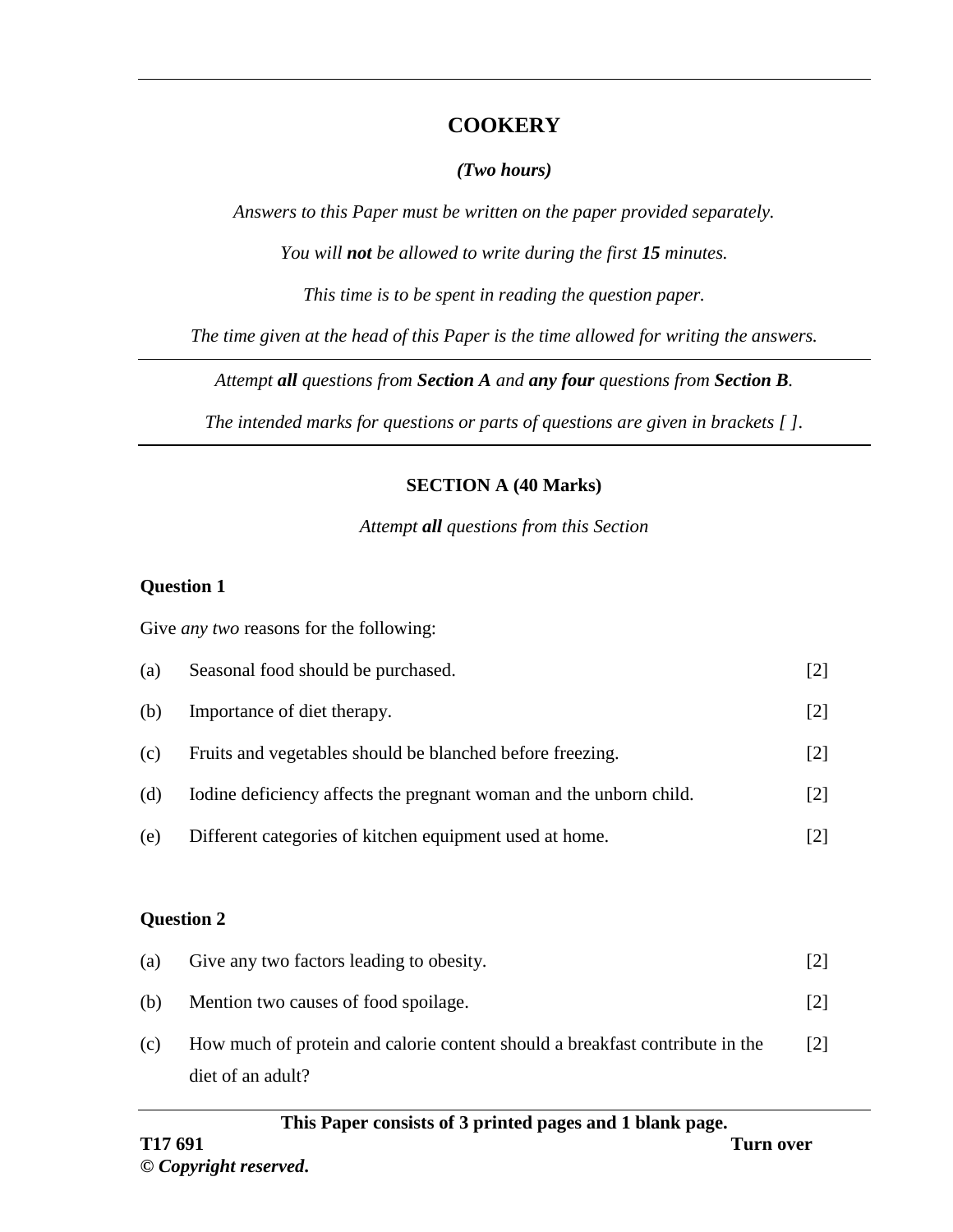| (d) | Name two important work centres in the kitchen.                                                        | $[2]$             |
|-----|--------------------------------------------------------------------------------------------------------|-------------------|
| (e) | How can contamination be controlled while handling food?                                               | $[2]$             |
|     | <b>Question 3</b>                                                                                      |                   |
| (a) | State two advantages of an L shaped kitchen.                                                           | $[2]$             |
| (b) | How is an exhaust fan helpful in the kitchen?                                                          | $[2]$             |
| (c) | Name any two types of stains that can be removed from crockery by using<br>baking soda.                | $[2]$             |
| (d) | State any two unhealthy dietary practices common among adolescents which<br>suppresses their appetite. | $\lceil 2 \rceil$ |
| (e) | State the importance of water in the diet of an elderly person?                                        | $[2]$             |
|     | <b>Question 4</b>                                                                                      |                   |
| (a) | State two factors that are considered when choosing material for kitchen<br>counters.                  | $\lceil 2 \rceil$ |
| (b) | Define pasteurization.                                                                                 | $[2]$             |
| (c) | Why should organ meat not be refrigerated for more than a day?                                         | $[2]$             |
| (d) | Deficiency of which two nutrients causes anaemia?                                                      | $[2]$             |
| (e) | State two causes of diarrhea.                                                                          | $[2]$             |

### **SECTION B (60 Marks)**

#### *Attempt any four questions from this Section.*

## **Question 5**

Food labeling is an essential component in all food processing industries. In this context:

| (a) | State the information printed on a biscuit packet.                    | 5    |
|-----|-----------------------------------------------------------------------|------|
| (h) | What are the advantages and disadvantages of using convenience foods? | 15 L |
| (c) | Differentiate between wholesale and retail shopping.                  | 151  |